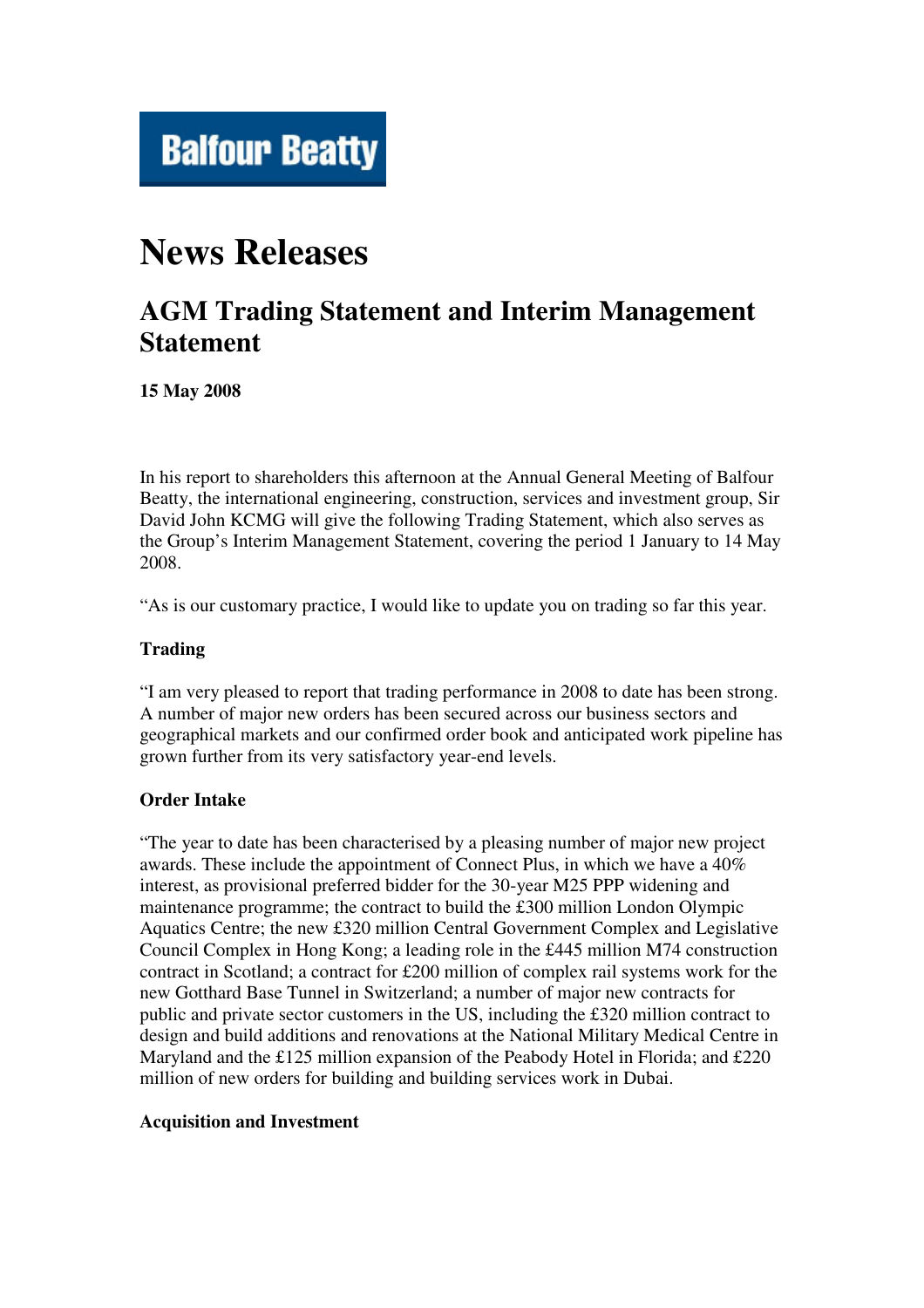"The early part of the year has also been characterised by significant progress and expenditure in acquisitions and investments to increase the Group's current and future earning power within the clear strategy laid out by the Group in recent years.

"On 1 May, we completed the acquisition of GMH Military Housing (now Balfour Beatty Communities) for \$350 million. This is the latest step in the continuing expansion of our US presence, with a high-quality PPP concession portfolio and support service skills. It creates, together with Balfour Beatty Construction US, which has performed above our expectations since its acquisition in March 2007, a proven, comprehensive, in-house offering, integrating construction, support services and financing to the US military and other emerging US markets.

"In March, we acquired Dean & Dyball, a leading UK regional contractor, for £45 million. This is the latest transaction in our strategy to extend our UK regional contracting footprint and provides a strong, profitable presence in civil engineering markets in the southern half of England and Wales.

"In May, we completed the acquisition of Blackpool Airport for £14 million, following the transaction to buy Exeter International Airport in 2007.

"The conversion of three PPP preferred bidder positions, with a total construction value of £320 million and an equity commitment of £14 million, is anticipated in the near future.

#### **Cash**

"Operating cash flow has again been very satisfactory although the Group's average net cash position has reduced as a result of acquisition expenditure.

#### **Sector Performance**

"Good progress in the **Building** sector is continuing, with particularly strong performances in Balfour Beatty Construction in the US and the UK, Mansell and Haden Building Management, which secured a substantial extension to its facilities management contract for BT during the period.

"Very good progress has also continued in **Engineering**, with particularly strong performance in the existing UK regional civil engineering network, now augmented by Dean & Dyball, and in Dubai.

"Progress in **Rail** is also good as market prospects continue to improve, although the period has not benefited from one-off settlements of historic projects as was the case in the first months of last year.

"In the **Investments** sector, we continue to make substantial commitments in both new PPP projects and other infrastructure assets and in the development of our PPP bidding capability outside the UK, while existing concessions continue to perform at anticipated levels.

## **The Board**